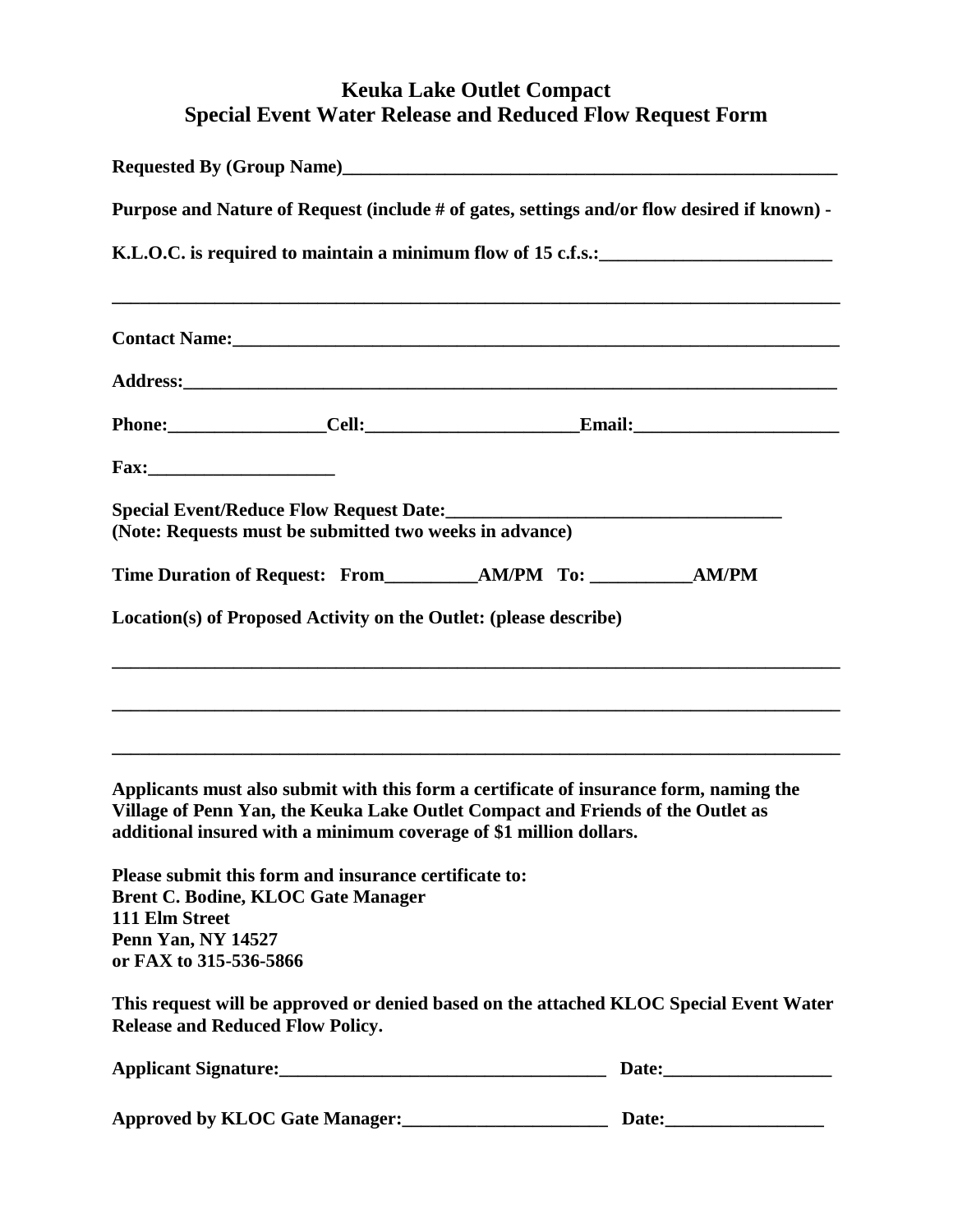## **Keuka Lake Outlet Compact Special Event Water Release and Reduced Flow Policy**

- In recognition that many groups have an interest in Special Event water releases or reduced flow requirements in the Keuka Lake Outlet; and
- These Special Events may have a positive impact on the local economy; and
- Scheduling and communication of Special Events are critical for avoiding conflicts of uses, flood protection and public safety; and
- The KLOC has ultimate authority and responsibility for the management of the Keuka Lake level and the operations and maintenance of the outlet gates; and
- According to the U.S. Army Corp of Engineers Reservoir Regulation Manual for Keuka Lake, the primary goal of lake level management is to prevent flooding around Keuka lake, with recreation and downstream flooding being secondary considerations; and
- The Village of Penn Yan is contracted by KLOC to operate and maintain the outlet gates according to the Keuka Lake Guide Curve and the Reservoir Regulation Manual; the following procedure is being implemented:
- 1) The opening or closing of the outlet gates for Special Events (i.e., recreational events on the outlet, fish stocking, educational programs, search and rescue training, etc.) shall be requested in writing through the KLOC Gate Manager (Village of Penn Yan Director of Public Works) at least two weeks in advance of the event so that public notification can be made and scheduling conflicts can be avoided.
- 2) The Gate Manager shall keep a schedule of Special Event releases or reduced flow requests and shall provide these dates to Cornell Cooperative Extension (CCE) for publication with the Lake Level curve. On a weekly basis, the Lake Level curve, along with Special Event releases or reduced flow request dates, will be sent to local papers and the Keuka Lake Association website. The lake level chart will also be e-mailed to the KLOC Chairman, KLA President, Friends of the Outlet President, Village of Penn Yan Director of Public Works and other interested parties (by request through CCE).
- 3) When evaluating a request to open or close the outlet gates for a Special Event, the Gate Manager shall consider the cost, amount of potential water discharge, and impact on current or expected water levels. Special Events scheduled during normal Village employee working hours would not incur a charge. Scheduled releases or changes to gates settings will be considered if the current lake level is within the lake level guide window (i.e. between the recommended minimum and maximum levels). During high water levels (i.e., above the maximum recommended level), and where gates setting and water discharges are being used to control flooding potential on Keuka Lake according to the Reservoir Regulation Manual, requests to reduce water releases for a Special Event will be denied.
- 4) To minimize the effects of lake and downstream flooding and erosion, the Gate Manager is encouraged to monitor weather predictions and the buildup of water in the reservoir and to initiate moderate releases before the maximum level is reached. To maintain the ability to provide adequate water flow in the outlet in the later part of the summer, the Gate Manager is encouraged to keep the late spring water level above the midpoint of the guide curve (weather permitting).